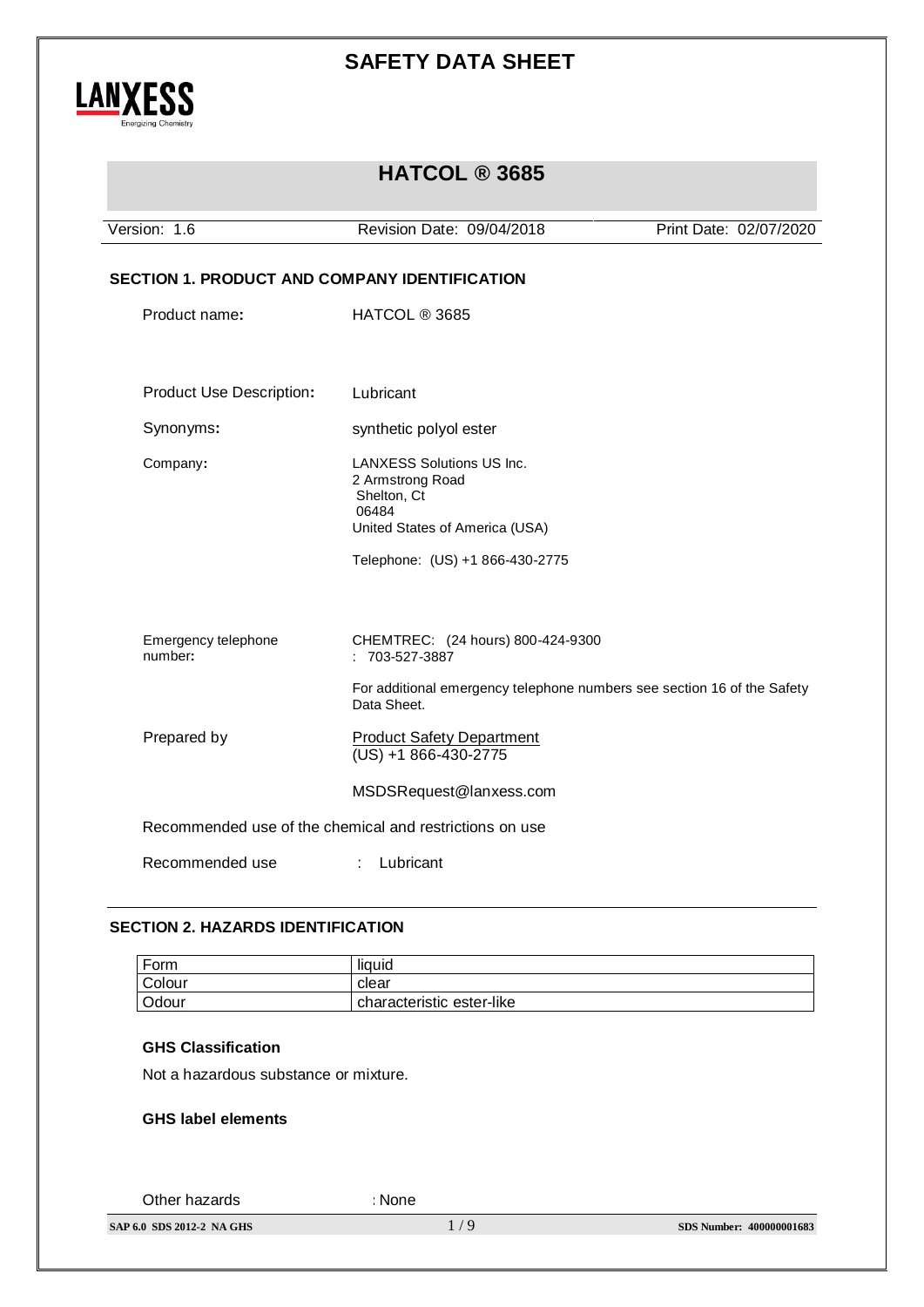

## **HATCOL ® 3685**

| Version: 1.6            | Revision Date: 09/04/2018                                                                                                                                     | Print Date: 02/07/2020                                                                                                      |  |  |
|-------------------------|---------------------------------------------------------------------------------------------------------------------------------------------------------------|-----------------------------------------------------------------------------------------------------------------------------|--|--|
|                         |                                                                                                                                                               |                                                                                                                             |  |  |
|                         | Not a hazardous substance or mixture.                                                                                                                         |                                                                                                                             |  |  |
| <b>Carcinogenicity:</b> |                                                                                                                                                               |                                                                                                                             |  |  |
| <b>IARC</b>             | No component of this product present at levels greater than or<br>equal to 0.1% is identified as probable, possible or confirmed<br>human carcinogen by IARC. |                                                                                                                             |  |  |
| <b>OSHA</b>             |                                                                                                                                                               | No component of this product present at levels greater than or<br>equal to 0.1% is on OSHA's list of regulated carcinogens. |  |  |
| <b>NTP</b>              | No component of this product present at levels greater than or<br>equal to 0.1% is identified as a known or anticipated carcinogen<br>by NTP.                 |                                                                                                                             |  |  |

### **SECTION 3. COMPOSITION/INFORMATION ON INGREDIENTS**

### **Hazardous components**

No hazardous ingredients

### **SECTION 4. FIRST AID MEASURES**

| If inhaled                                                        | $:$ If inhaled<br>Move to fresh air.<br>If not breathing, give artificial respiration.<br>If breathing is difficult, give oxygen.<br>In case of bluish discolouration (lips, ear lobes, fingernails),<br>give oxygen as quickly as possible.<br>If symptoms persist, call a physician. |
|-------------------------------------------------------------------|----------------------------------------------------------------------------------------------------------------------------------------------------------------------------------------------------------------------------------------------------------------------------------------|
| In case of skin contact                                           | $:$ In case of skin contact<br>Wash off with soap and water.<br>Remove contaminated clothing and shoes.<br>Wash contaminated clothing before re-use.<br>Get medical attention if irritation develops and persists.                                                                     |
| In case of eye contact                                            | : In case of eye contact<br>Rinse thoroughly with plenty of water, also under the eyelids.<br>If eye irritation persists, consult a specialist.                                                                                                                                        |
| If swallowed                                                      | : If swallowed, DO NOT induce vomiting.<br>Consult a physician if necessary.                                                                                                                                                                                                           |
| Most important symptoms<br>and effects, both acute and<br>delayed | : No information available.                                                                                                                                                                                                                                                            |
| Notes to physician                                                | : No information available.                                                                                                                                                                                                                                                            |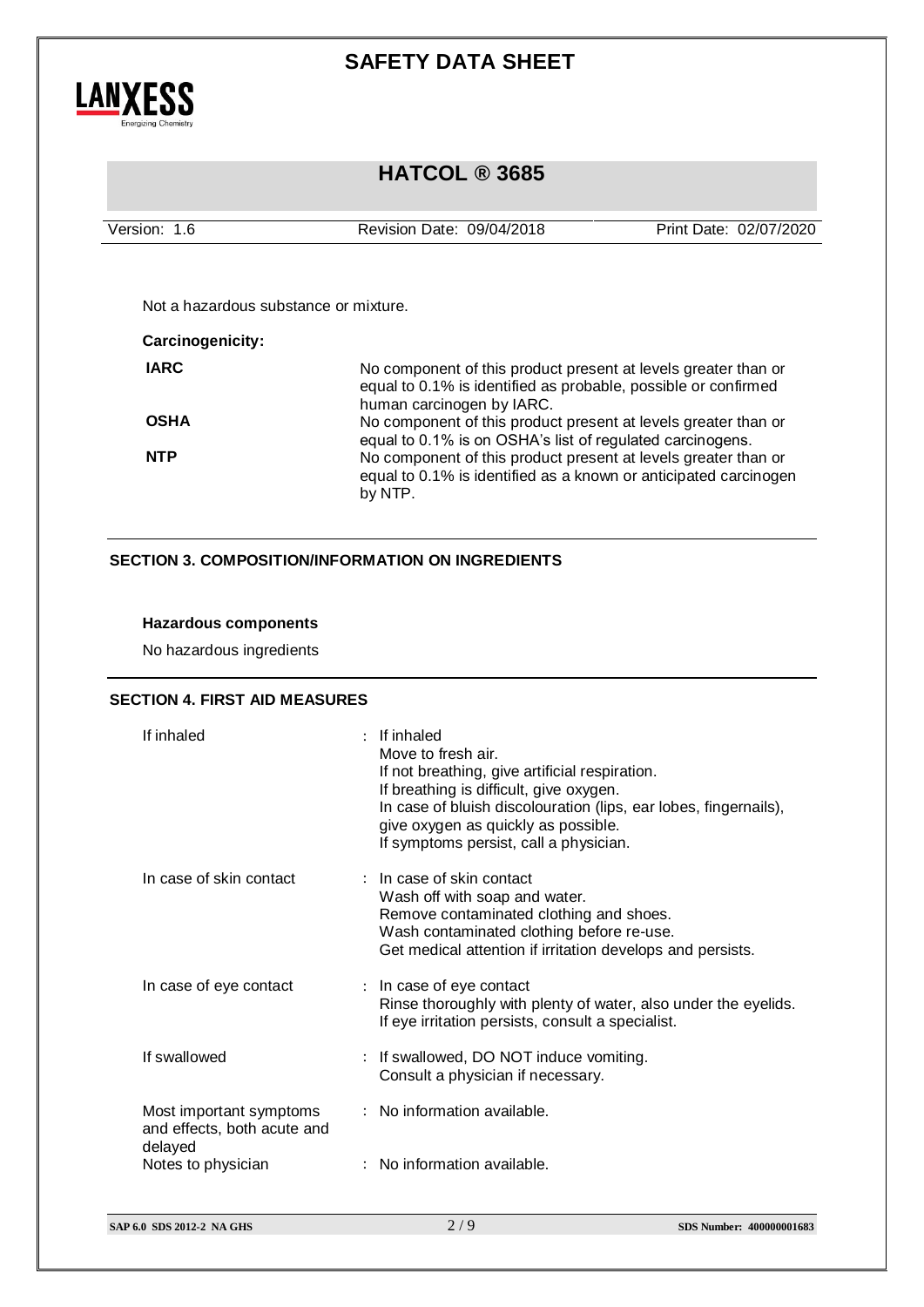

# **HATCOL ® 3685**

Version: 1.6 Revision Date: 09/04/2018 Print Date: 02/07/2020

### **SECTION 5. FIREFIGHTING MEASURES**

| Suitable extinguishing media                     | : Carbon dioxide (CO2)<br>Dry powder<br>Foam<br>Alcohol-resistant foam<br>Water mist                   |
|--------------------------------------------------|--------------------------------------------------------------------------------------------------------|
| Unsuitable extinguishing<br>media                | : High volume water jet                                                                                |
| Specific hazards during<br>firefighting          | : Burning produces noxious and toxic fumes.                                                            |
| Specific extinguishing<br>methods                | : In the event of fire, cool tanks with water spray.                                                   |
| Special protective equipment<br>for firefighters | : In the event of fire, wear self-contained breathing apparatus.<br>Use personal protective equipment. |

### **SECTION 6. ACCIDENTAL RELEASE MEASURES**

| Personal precautions,<br>protective equipment and<br>emergency procedures | : Use personal protective equipment.<br>Ensure adequate ventilation.                                                                                                                                                                   |
|---------------------------------------------------------------------------|----------------------------------------------------------------------------------------------------------------------------------------------------------------------------------------------------------------------------------------|
| Environmental precautions                                                 | $\therefore$ Should not be released into the environment.<br>Do not contaminate water.<br>Do not flush into surface water or sanitary sewer system.                                                                                    |
| Methods and materials for<br>containment and cleaning up                  | : Contain spillage, soak up with non-combustible absorbent<br>material, (e.g. sand, earth, diatomaceous earth, vermiculite)<br>and transfer to a container for disposal according to local /<br>national regulations (see section 13). |

### **SECTION 7. HANDLING AND STORAGE**

| Advice on safe handling | : Handle in accordance with good industrial hygiene and safety<br>practice.<br>Keep container closed when not in use.<br>Do not use pressure to empty drums.<br>Ensure all equipment is electrically grounded before beginning<br>transfer operations. |
|-------------------------|--------------------------------------------------------------------------------------------------------------------------------------------------------------------------------------------------------------------------------------------------------|
|-------------------------|--------------------------------------------------------------------------------------------------------------------------------------------------------------------------------------------------------------------------------------------------------|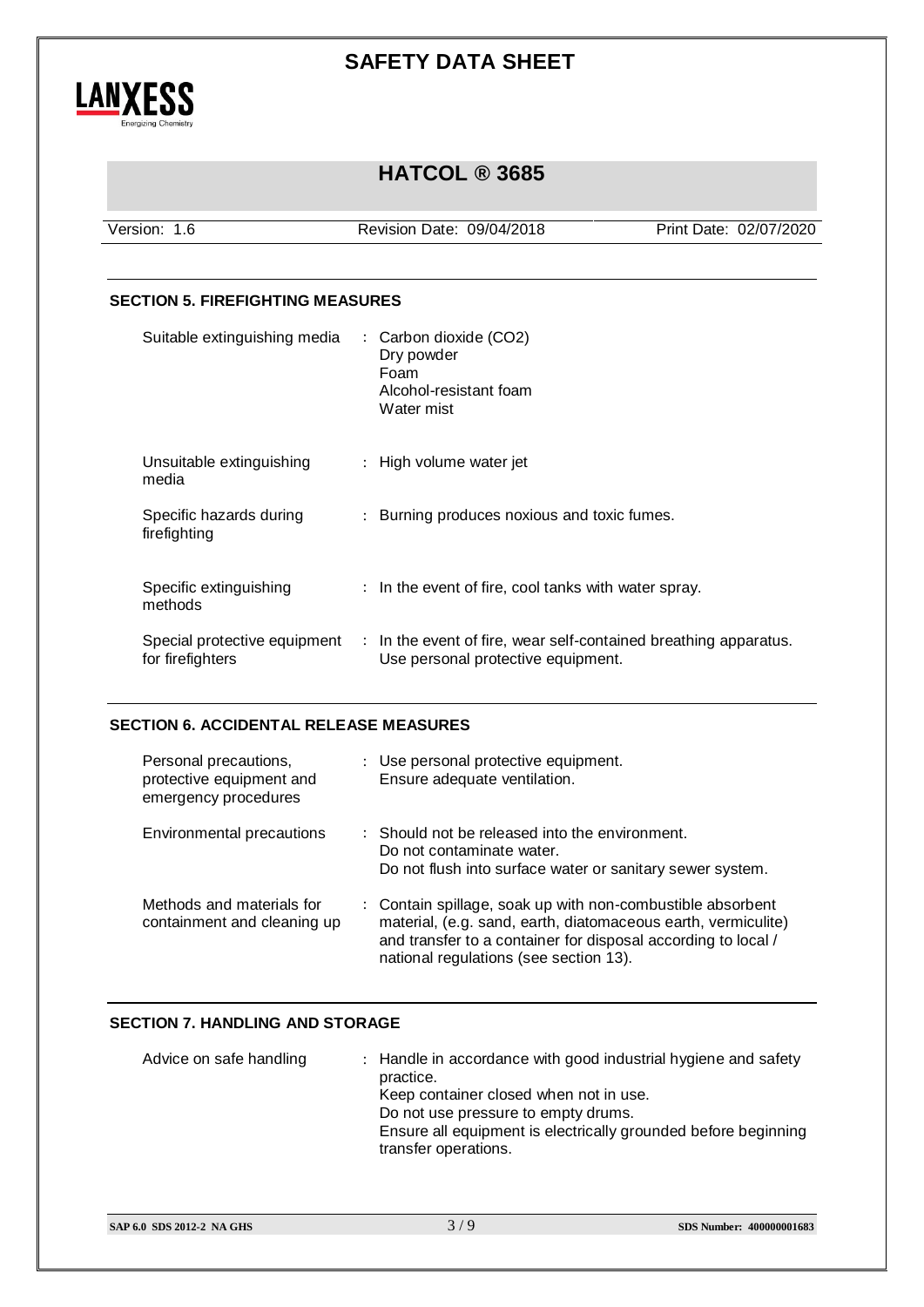

# **HATCOL ® 3685**

| Version: 1.6                | Revision Date: 09/04/2018                                              | Print Date: 02/07/2020 |
|-----------------------------|------------------------------------------------------------------------|------------------------|
| Conditions for safe storage | : Keep container tightly closed in a dry and well-ventilated<br>place. |                        |
| Materials to avoid          | : Strong acids and strong bases                                        |                        |

### **SECTION 8. EXPOSURE CONTROLS/PERSONAL PROTECTION**

### **Components with workplace control parameters**

No hazardous ingredients

### **Personal protective equipment**

| Respiratory protection     | : Breathing apparatus needed only when aerosol or mist is<br>formed.<br>In the case of vapour formation use a respirator with an<br>approved filter. |
|----------------------------|------------------------------------------------------------------------------------------------------------------------------------------------------|
| Hand protection<br>Remarks | : Neoprene gloves                                                                                                                                    |
| Eye protection             | : Safety glasses with side-shields<br>Tightly fitting safety goggles                                                                                 |
| Skin and body protection   | : Impervious clothing                                                                                                                                |
| Hygiene measures           | : Avoid contact with skin, eyes and clothing.<br>Provide adequate ventilation.<br>Do not breathe dust or spray mist.                                 |

### **SECTION 9. PHYSICAL AND CHEMICAL PROPERTIES**

| Appearance                  | $:$ liquid                                    |
|-----------------------------|-----------------------------------------------|
| Color                       | $:$ clear                                     |
| Odor                        | : characteristic ester-like                   |
| <b>Odour Threshold</b>      | : No data available                           |
| pH                          | : Not applicable                              |
| Pour point                  | : -48 °C<br>Method: No information available. |
| Boiling point/boiling range | : No data available                           |
| Evaporation rate            | : No data available                           |
| Flash point                 | : 230 °C                                      |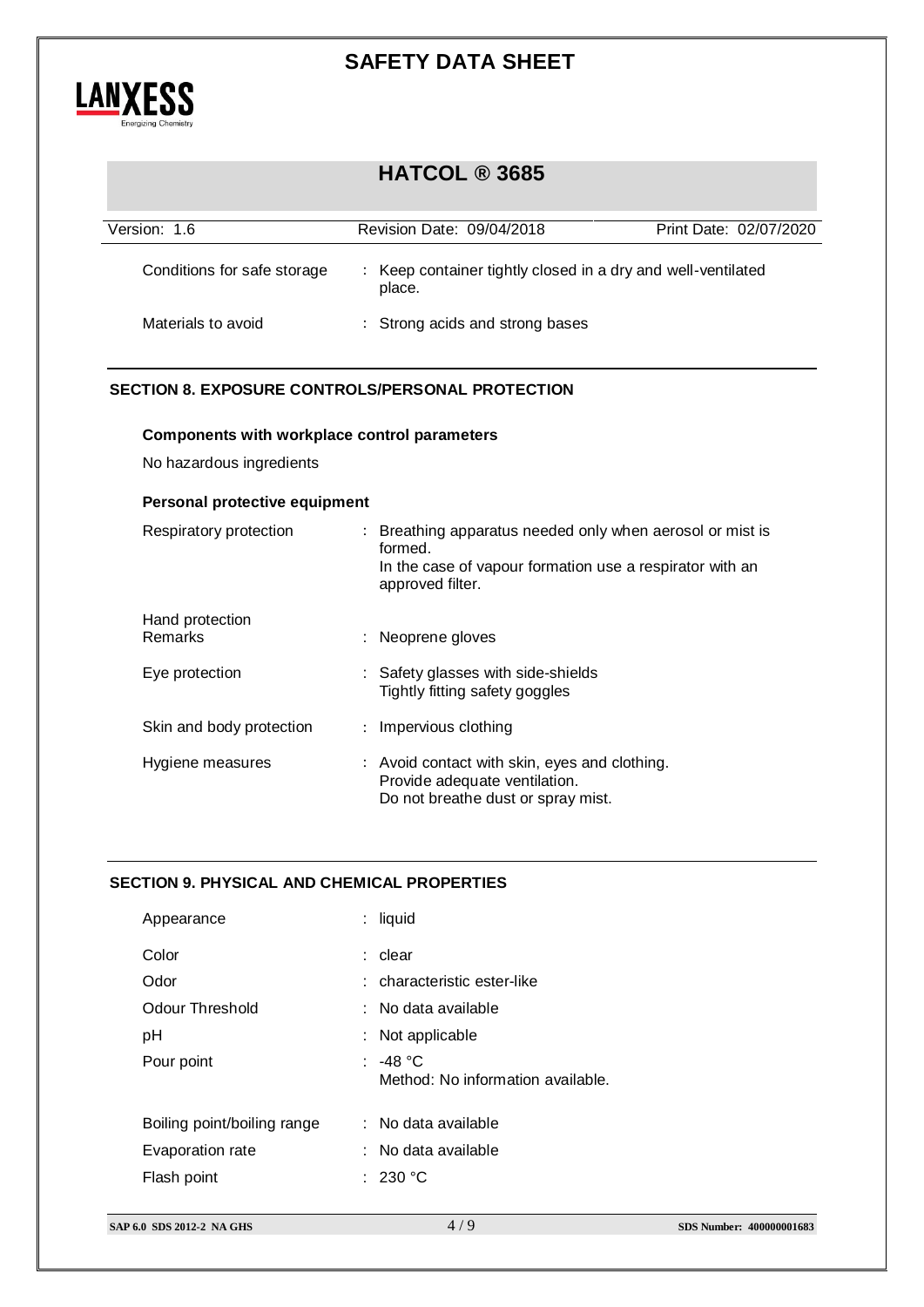

## **HATCOL ® 3685**

| Version: 1.6                               | Revision Date: 09/04/2018                                              | Print Date: 02/07/2020 |
|--------------------------------------------|------------------------------------------------------------------------|------------------------|
| Upper explosion limit                      | : No data available                                                    |                        |
| Lower explosion limit                      | : No data available                                                    |                        |
| Vapour pressure                            | : No data available                                                    |                        |
| Relative vapour density                    | : No data available                                                    |                        |
| Relative density                           | : ca. 0.98 $(15.56 °C)$                                                |                        |
| Density                                    | $: 0.978 - 0.990$ g/cm3 (15.6 °C)<br>Method: No information available. |                        |
| Solubility(ies)                            |                                                                        |                        |
| Water solubility                           | : slightly soluble                                                     |                        |
| Solubility in other solvents               | : No data available                                                    |                        |
| Partition coefficient: n-<br>octanol/water | : No data available                                                    |                        |
| Auto-ignition temperature                  | : No data available                                                    |                        |
| Viscosity                                  |                                                                        |                        |
| Viscosity, dynamic                         | : $5.2 - 34.2$ mPa.s (40 - 100 °C)<br>Method: ASTM D 445               |                        |
| Viscosity, kinematic                       | : No data available                                                    |                        |
| Molecular weight                           | No data available                                                      |                        |

### **SECTION 10. STABILITY AND REACTIVITY**

| Reactivity                            | : No dangerous reaction known under conditions of normal use. |  |
|---------------------------------------|---------------------------------------------------------------|--|
| Chemical stability                    | : Stable under normal conditions.                             |  |
| Possibility of hazardous<br>reactions | : Hazardous polymerisation does not occur.                    |  |
| Conditions to avoid                   | $:$ Heat                                                      |  |
| Incompatible materials                | : Strong acids and strong bases                               |  |
| Hazardous decomposition<br>products   | ÷<br>Carbon oxides                                            |  |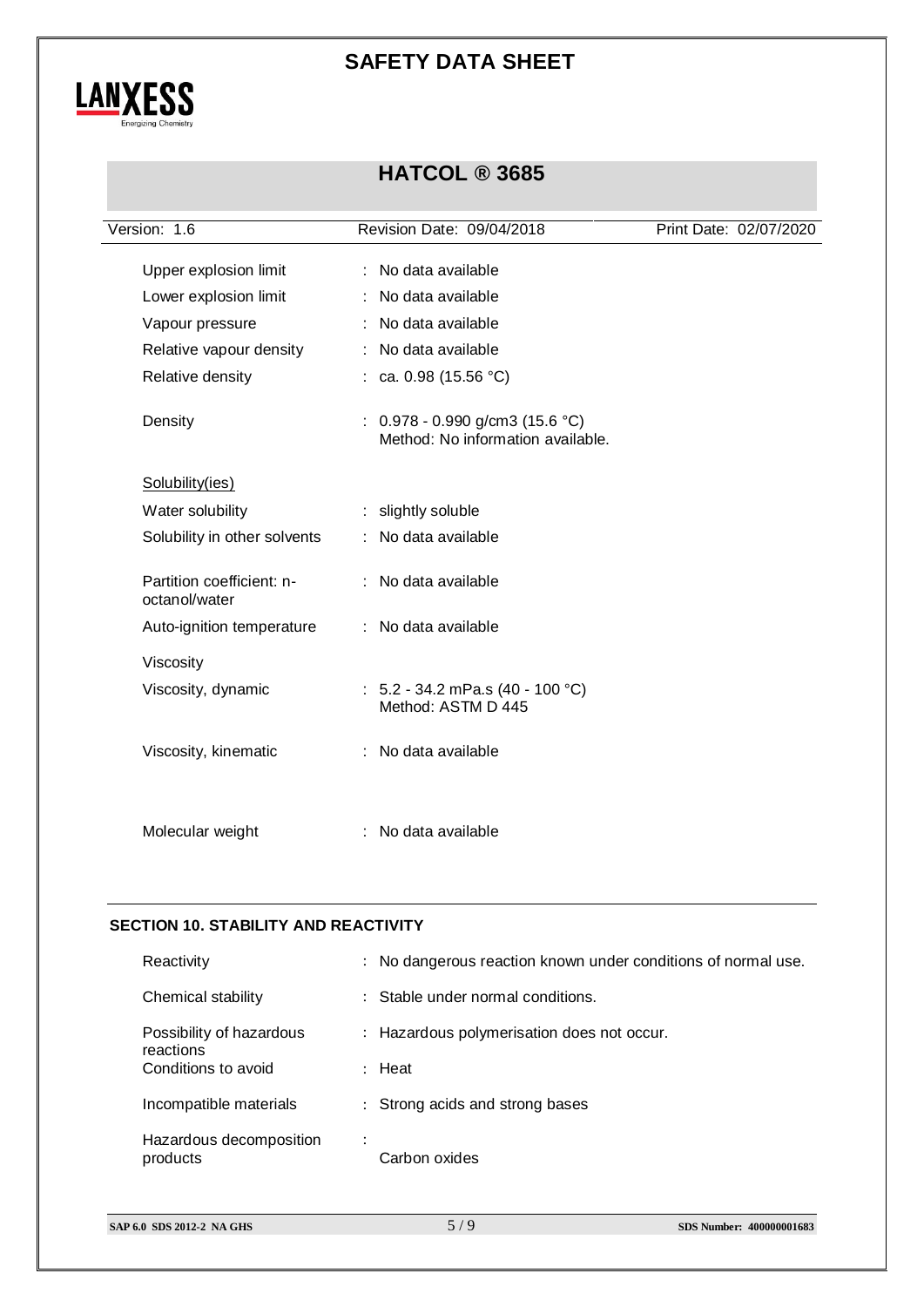

## **HATCOL ® 3685**

Version: 1.6 Revision Date: 09/04/2018 Print Date: 02/07/2020

### **SECTION 11. TOXICOLOGICAL INFORMATION**

#### **Acute toxicity**

### **Product:**

| Acute oral toxicity                    | : Remarks: No data available |
|----------------------------------------|------------------------------|
| Acute inhalation toxicity              | : Remarks: No data available |
| Acute dermal toxicity                  | : Remarks: No data available |
| <b>Skin corrosion/irritation</b>       |                              |
| <b>Product:</b>                        |                              |
| Remarks: No data available             |                              |
| Serious eye damage/eye irritation      |                              |
| <b>Product:</b>                        |                              |
| Remarks: No data available             |                              |
|                                        |                              |
| Respiratory or skin sensitisation      |                              |
| <b>Product:</b>                        |                              |
| Remarks: No data available             |                              |
| <b>Germ cell mutagenicity</b>          |                              |
|                                        |                              |
| Product:                               |                              |
| Germ cell mutagenicity -<br>Assessment | : No data available          |
|                                        |                              |
| Carcinogenicity                        |                              |
| Product:                               |                              |
| Carcinogenicity -                      | : No data available          |
| Assessment                             |                              |
|                                        |                              |

**IARC** No component of this product present at levels greater than or equal to 0.1% is identified as probable, possible or confirmed human carcinogen by IARC.

**OSHA** No component of this product present at levels greater than or equal to 0.1% is on OSHA's list of regulated carcinogens.

**NTP** No component of this product present at levels greater than or equal to 0.1% is identified as a known or anticipated carcinogen by NTP.

|  | SAP 6.0 SDS 2012-2 NA GHS |  |  |
|--|---------------------------|--|--|
|--|---------------------------|--|--|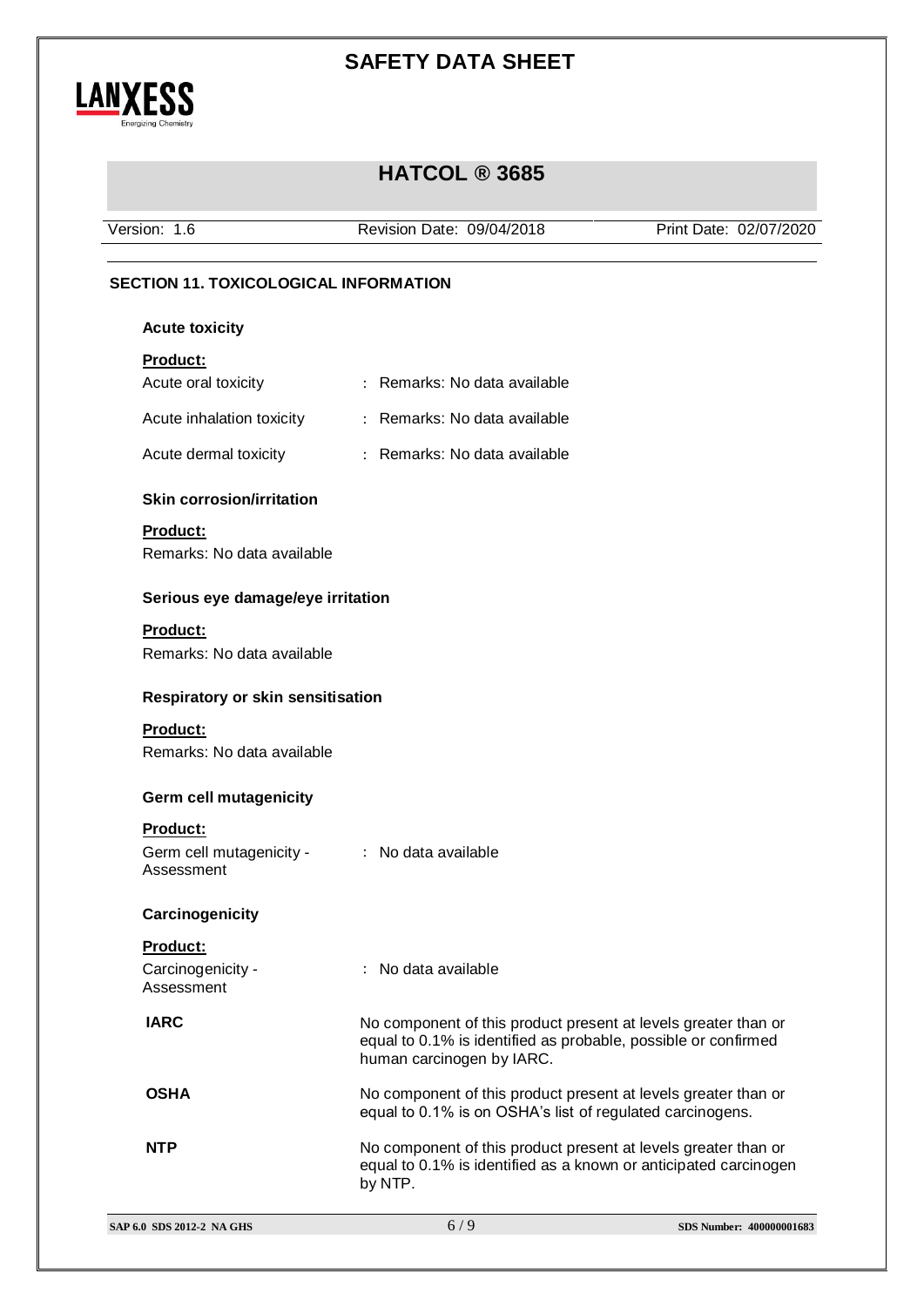

# **HATCOL ® 3685**

|                                                                | Revision Date: 09/04/2018                               | Print Date: 02/07/2020 |
|----------------------------------------------------------------|---------------------------------------------------------|------------------------|
| <b>Reproductive toxicity</b>                                   |                                                         |                        |
| Product:                                                       |                                                         |                        |
| Reproductive toxicity -                                        | : No data available                                     |                        |
| Assessment                                                     |                                                         |                        |
| <b>STOT - single exposure</b>                                  |                                                         |                        |
| Product:                                                       |                                                         |                        |
| Remarks: No data available                                     |                                                         |                        |
| <b>STOT - repeated exposure</b>                                |                                                         |                        |
| Product:                                                       |                                                         |                        |
| Remarks: No data available                                     |                                                         |                        |
| <b>Further information</b>                                     |                                                         |                        |
| <b>Product:</b>                                                |                                                         |                        |
| Remarks: There is no data available for this product.          |                                                         |                        |
|                                                                |                                                         |                        |
| <b>Ecotoxicity</b>                                             |                                                         |                        |
| No data available                                              |                                                         |                        |
| <b>Persistence and degradability</b><br>No data available      |                                                         |                        |
| <b>Bioaccumulative potential</b>                               |                                                         |                        |
| <b>SECTION 12. ECOLOGICAL INFORMATION</b><br>No data available |                                                         |                        |
| <b>Mobility in soil</b>                                        |                                                         |                        |
| No data available                                              |                                                         |                        |
| Other adverse effects                                          |                                                         |                        |
| Product:                                                       |                                                         |                        |
| Results of PBT and vPvB                                        | This substance is not considered to be persistent,<br>÷ |                        |
| assessment                                                     | bioaccumulating and toxic (PBT).                        |                        |

### **SECTION 13. DISPOSAL CONSIDERATIONS**

#### **Disposal methods**

information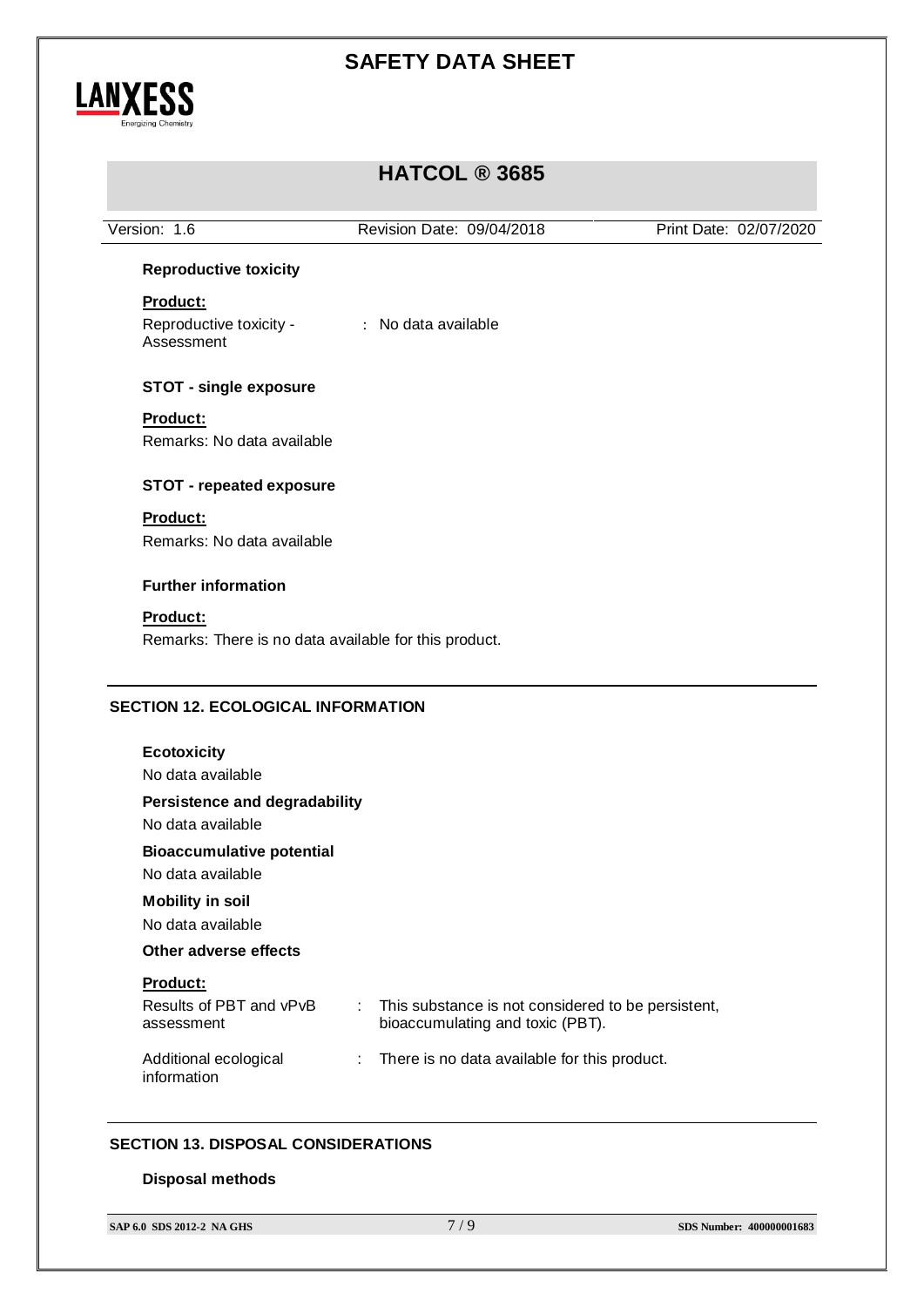

### **HATCOL ® 3685**

| Version: 1.6           | Revision Date: 09/04/2018                                 | Print Date: 02/07/2020 |
|------------------------|-----------------------------------------------------------|------------------------|
| Waste from residues    | : In accordance with local and national regulations.      |                        |
| Contaminated packaging | : Do not burn, or use a cutting torch on, the empty drum. |                        |

### **SECTION 14. TRANSPORT INFORMATION**

### **International Regulations**

**UNRTDG**

Not regulated as a dangerous good

### **IATA-DGR**

Not regulated as a dangerous good

### **IMDG-Code**

Not regulated as a dangerous good

**Transport in bulk according to Annex II of MARPOL 73/78 and the IBC Code** Not applicable for product as supplied.

### **National Regulations**

### **49 CFR**

Not regulated as a dangerous good

### **SECTION 15. REGULATORY INFORMATION**

### **EPCRA - Emergency Planning and Community Right-to-Know Act**

### **CERCLA Reportable Quantity**

This material does not contain any components with a CERCLA RQ.

#### **SARA304 Reportable Quantity**

This material does not contain any components with a section 304 EHS RQ.

| SARA 311/312 Hazards | $:$ No SARA Hazards                                                                                                                                                                       |
|----------------------|-------------------------------------------------------------------------------------------------------------------------------------------------------------------------------------------|
| <b>SARA 302</b>      | : No chemicals in this material are subject to the reporting<br>requirements of SARA Title III, Section 302.                                                                              |
| <b>SARA 313</b>      | : This material does not contain any chemical components with<br>known CAS numbers that exceed the threshold (De Minimis)<br>reporting levels established by SARA Title III, Section 313. |